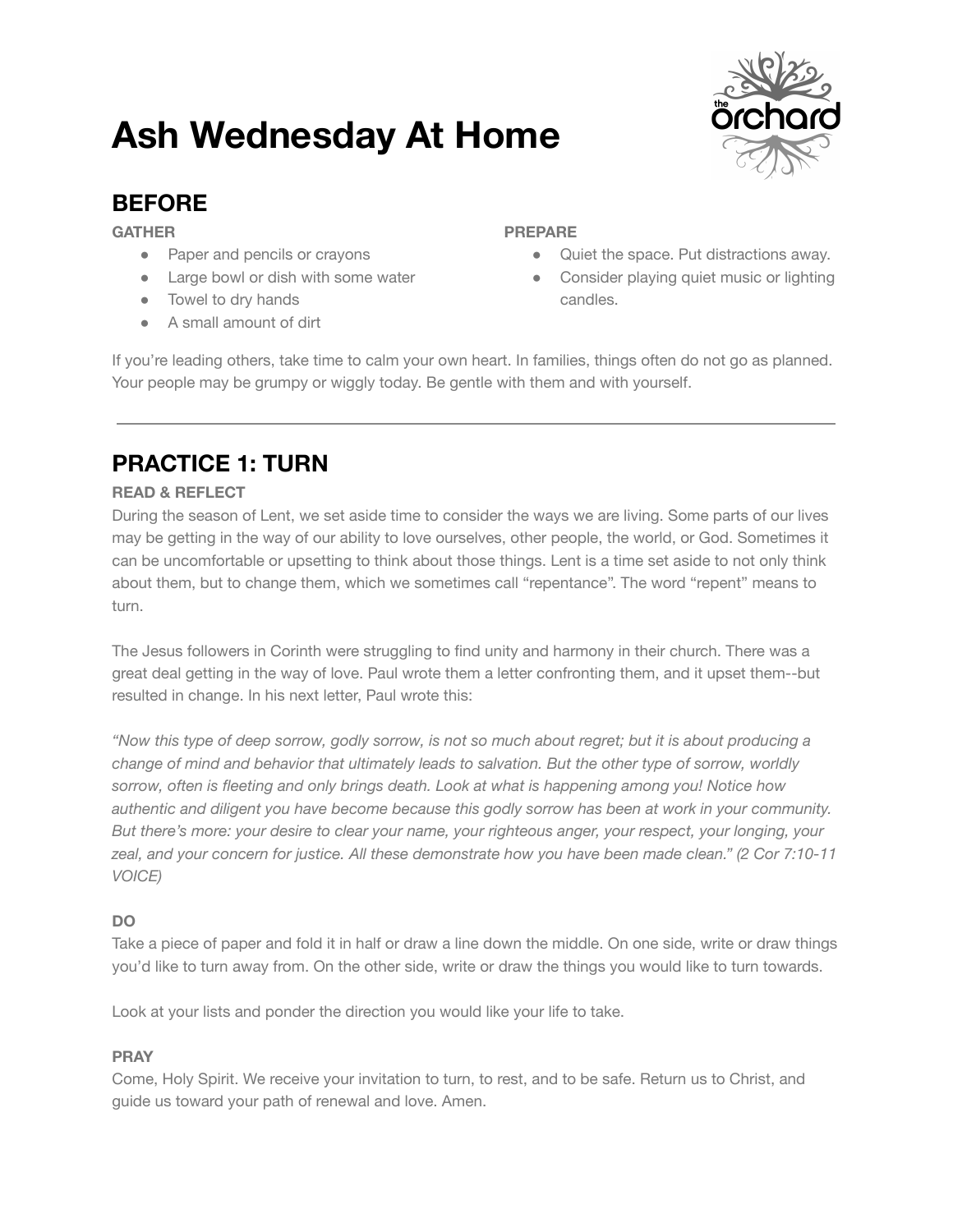### **PRACTICE 2: WATER**

#### **READ & REFLECT**

Lent is not only about thinking about repenting, or turning around, but about inviting God to transform and renew us so that we can bring deeper love into our lives, the lives of others, and our world.

After King David of Israel did a terrible thing, he repented and asked God to change him. He sang this song to God:

*Have mercy on me, O God, according to your unfailing love; according to your great compassion blot out my transgressions. Wash away all my iniquity and cleanse me from my sin. Cleanse me with hyssop, and I will be clean; wash me, and I will be whiter than snow. Let me hear joy and gladness;*

*let the bones you have crushed rejoice. Hide your face from my sins and blot out all my iniquity. Create in me a pure heart, O God, and renew a steadfast spirit within me. Do not cast me from your presence or take your Holy Spirit from me. Restore to me the joy of your salvation and grant me a willing spirit, to sustain me. (Psalm 51:1-2; 7-12 NIV)*

#### **DO**

Dip your hands into the water. Notice how it feels against your skin.

Is there something you would like to be washed away? Is there something you would like to see made new? With your finger, write or draw it on the surface of the water.

#### **PRAY**

*Gracious God, by water and the Spirit you claimed us as your own, cleansing us and giving us* new life. With a new and right spirit, help us to dismantle any defenses that divide us from you *and others. Amen.*